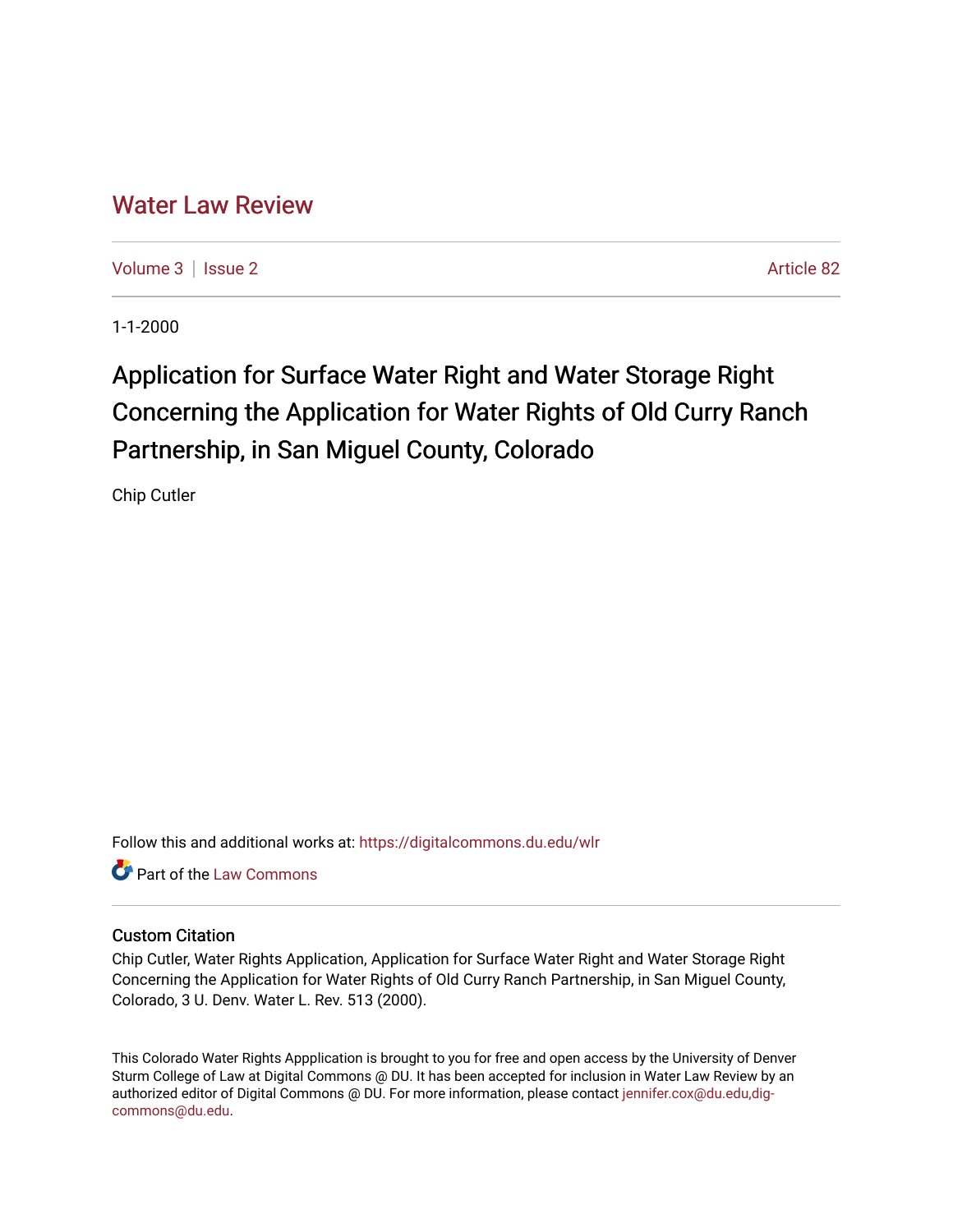remaining months is essentially the same as the historical use. As the development of the Channel has enlarged the quantity of water returning to Cebolla Creek annually, Applicants ask the water court to find that their plan for augmentation is not required.

#### *2. Opposition*

Statements of opposition have been filed. Objecting are: Trout Unlimited, State Engineer, Harold D. Simpson, and Division Engineer, Wayne Schieldt. Objectors claim that the application fails to adequately identify and quantify the historic consumptive use of the water. They argue that Applicants must be held to a standard of strict proof of the elements of their claim, that no existing water users will be injured, and that no waste will result from either the proposed change in use or the Applicants' plan for augmentation.

The State and Division Engineers assert that the Applicants cannot be allowed to claim consumptive use credits for the salvage of water by eliminating naturally occurring phreatophytes. They also assert that the Applicants must provide the terms and conditions for the dry-up of irrigated acreage as a result of the proposed change of use.

*Chip Cutler*

**APPLICATION FOR SURFACE WATER RIGHT AND WATER STORAGE RIGHT CONCERNING THE APPLICATION FOR WATER RIGHTS OF OLD CURRY RANCH PARTNERSHIP, IN SAN MIGUEL COUNTY, COLORADO.** Case No. 99CW249 (Water Division 4, Dec. **28, 1999).** Applicant: Old Curry Ranch Partnership (Atty. Frank Cicero, Jr., Kirkland **&** Ellis).

#### *1. Application*

The Old Curry Ranch Partnership ("Applicant") first claims an absolute surface water right to 0.04 c.f.s. for Massey Spring, located northwest of Hastings Mesa in San Miguel County, for the beneficial uses of stock watering, wildlife propagation, and piscatorial uses. Applicant claims an appropriation and application date of August 25, 1965. The beneficial uses to which the water has been historically applied are stock watering, wildlife propagation, and piscatorial uses. The water has never been used for irrigation. Massey Spring is made up of two discreet spring channels and other seep sources located within 200 feet of one another. These seeps and spring channels provide part of Massey Pond's source water, the subject of Applicant's second claim. Run-off flows and precipitation are the other sources of water for Massey Pond.

Applicant also seeks a storage right of 2.50 acre-feet for its Massey Pond property, with a right to fill and refill in priority. Massey Pond has existed since at least 1965, according to the Applicant, and is located adjacent to Massey Spring. Massey Spring and Massey Pond are both tributaries of Leopard Creek, which in turn is a tributary stream of the San Miguel River. Applicant claims an August 25, 1965 priority for its